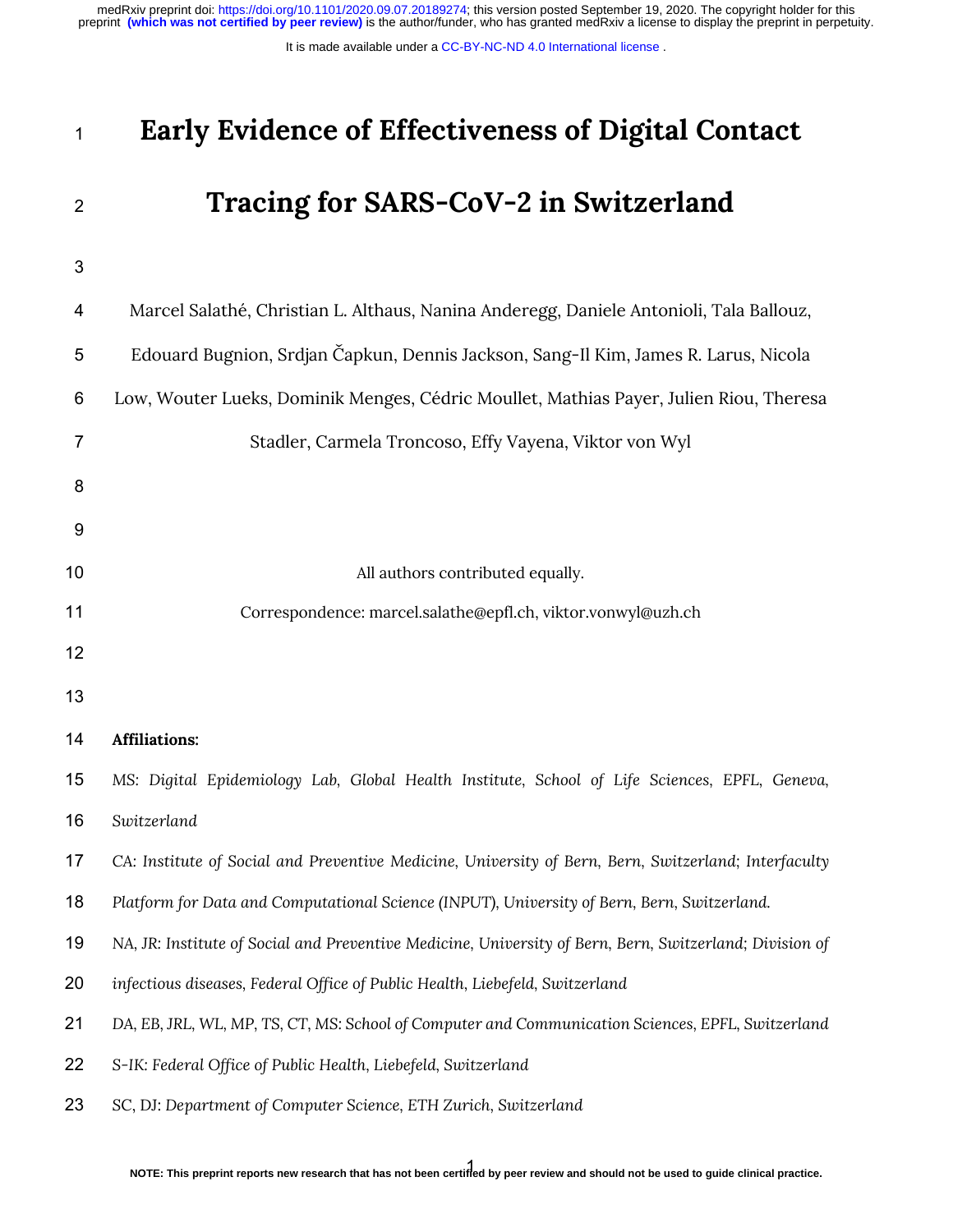It is made available under a [CC-BY-NC-ND 4.0 International license](http://creativecommons.org/licenses/by-nc-nd/4.0/) .

- *NL: Institute of Social and Preventive Medicine, University of Bern, Bern, Switzerland*
- *VW: Digital and Mobile Health Group, Epidemiology, Biostatistics & Prevention Institute, University of*
- *Zurich, Zurich, Switzerland*
- *TB, DM: Epidemiology, Biostatistics & Prevention Institute, University of Zurich, Zurich, Switzerland*
- *EV: Department of Health Sciences and Technology, Health Ethics and Policy Laboratory, ETH Zurich,*
- *Switzerland*
- *CM: Federal Office of Information Technology, Systems and Telecommunication, Bern, Switzerland*
- 
- 

 **In the wake of the pandemic of coronavirus disease 2019 (COVID-19), contact tracing has become a key element of strategies to control the spread of severe acute respiratory syndrome coronavirus 2019 (SARS-CoV-2). Given the rapid and intense spread of SARS- CoV-2, digital contact tracing has emerged as a potential complementary tool to support containment and mitigation efforts. Early modelling studies highlighted the potential of digital contact tracing to break transmission chains, and Google and Apple subsequently developed the Exposure Notification (EN) framework, making it available to the vast majority of smartphones. A growing number of governments have launched or announced EN-based contact tracing apps, but their effectiveness remains unknown. Here, we report early findings of the digital contact tracing app deployment in Switzerland. We demonstrate proof-of-principle that digital contact tracing reaches exposed contacts, who then test positive for SARS-CoV-2. This indicates that digital contact tracing is an effective complementary tool for controlling the spread of SARS- CoV-2. Continued technical improvement and international compatibility can further increase the efficacy, particularly also across country borders.**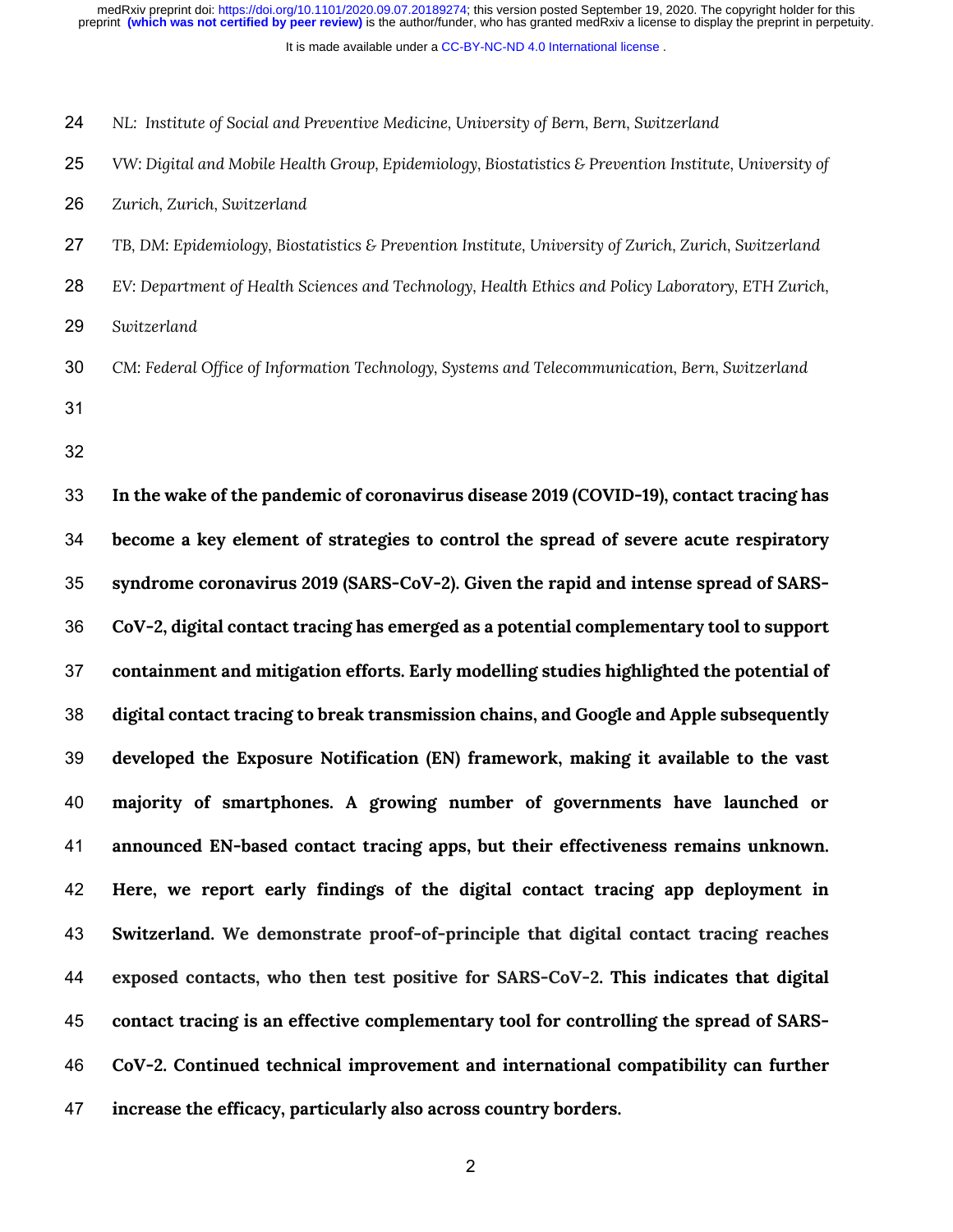It is made available under a [CC-BY-NC-ND 4.0 International license](http://creativecommons.org/licenses/by-nc-nd/4.0/) .

 Contact tracing is a key element of the response to the pandemic of coronavirus disease 2019 (COVID-19), caused by severe acute respiratory syndrome coronavirus 2019 (SARS- CoV-2). By August 30, 2020, nearly 25 million diagnosed cases and over 800,000 confirmed deaths had been recorded [1]. Contact tracing is part of a strategy of "test, trace, isolate and quarantine" (TTIQ), which aims to stop recently infected individuals from transmitting SARS-CoV-2 [2]. The capacity for transmission before the onset of symptoms and the short incubation period mean that contact tracing has to be fast to be effective [3,4]. While modelling results showed that rapid, digital contact tracing could be a critical tool for containment and mitigation efforts [5], early efforts to develop and deploy digital applications were hampered by critical limitations imposed by smartphone operating systems and concerns about confidentiality and data protection. The Exposure Notification (EN) framework, jointly developed by Google and Apple, addressed these limitations and enabled the implementation of digital contact tracing applications (apps) in which all proximity contact information, and any decision-making about whether or not to notify a user of an exposure, remain on a user's device, rather than on the server of a central authority. This approach minimizes privacy risks [6], but the restriction of information to users' devices means that data needed to evaluate the effectiveness of EN-based contact tracing apps have to be collected from different sources [7].

 SwissCovid was the first EN-based contact tracing app launched by a governmental public health authority, initially as a pilot to a limited number of users, on May 25, 2020. On June 25, 2020 the application was made available to the general population. A growing number of governments have launched or announced EN-based contact tracing apps, but their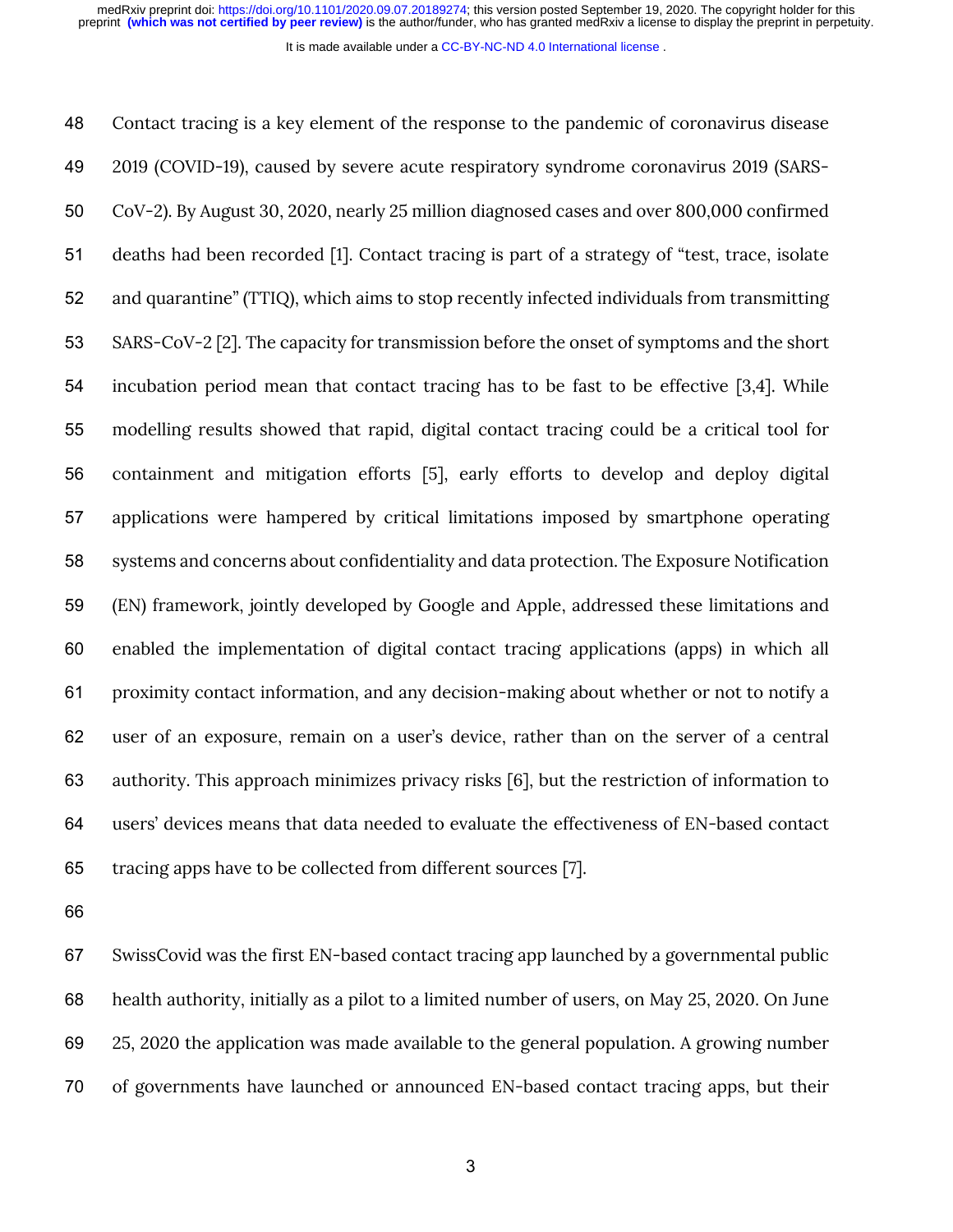It is made available under a [CC-BY-NC-ND 4.0 International license](http://creativecommons.org/licenses/by-nc-nd/4.0/) .

 effectiveness remains unknown. The significance of evaluating the effectiveness of EN- based contact tracing systems was highlighted by the World Health Organization [8] and is considered an ethical requirement for the continued deployment of such systems [9]. Here, we report early findings of the SwissCovid deployment from July 23, 2020 to September 10, 2020 (hereafter referred to as the study period).

## **How does SwissCovid work?**

 The technical details of the SwissCovid system are given in [10], but briefly, SwissCovid uses the EN framework (version 1.2) to estimate proximity between phones. Each phone generates a daily Temporary Exposure Key (TEK), from which fast rotating proximity identifiers (RPI) are derived and exchanged with neighboring phones via Bluetooth Low Energy (BLE) beacons. Upon confirmation of SARS-CoV-2 infection by reverse transcriptase polymerase chain reaction (RT-PCR) testing, authorized Swiss health professionals can generate a single-use validation code (Covidcode), which is provided to the user. The Covidcode is associated with the beginning of the contagious period, which was determined to start 2 days before onset of symptoms [11] for symptomatic patients, and on the day of the test for patients who are asymptomatic at the time of testing. Upon entering a valid Covidcode in the app, TEKs for the contagious period are transmitted from the user's phone to the computer server of the Swiss Federal Office of Public Health (FOPH). All SwissCovid apps regularly contact the server for uploaded TEKs and associated data, and compute the exposure risk for the previous 10 days. To ensure privacy, notifications are shown only on the phone and are not forwarded to a server. During the study period, the notification provided users with the last day of exposure, a reminder that they are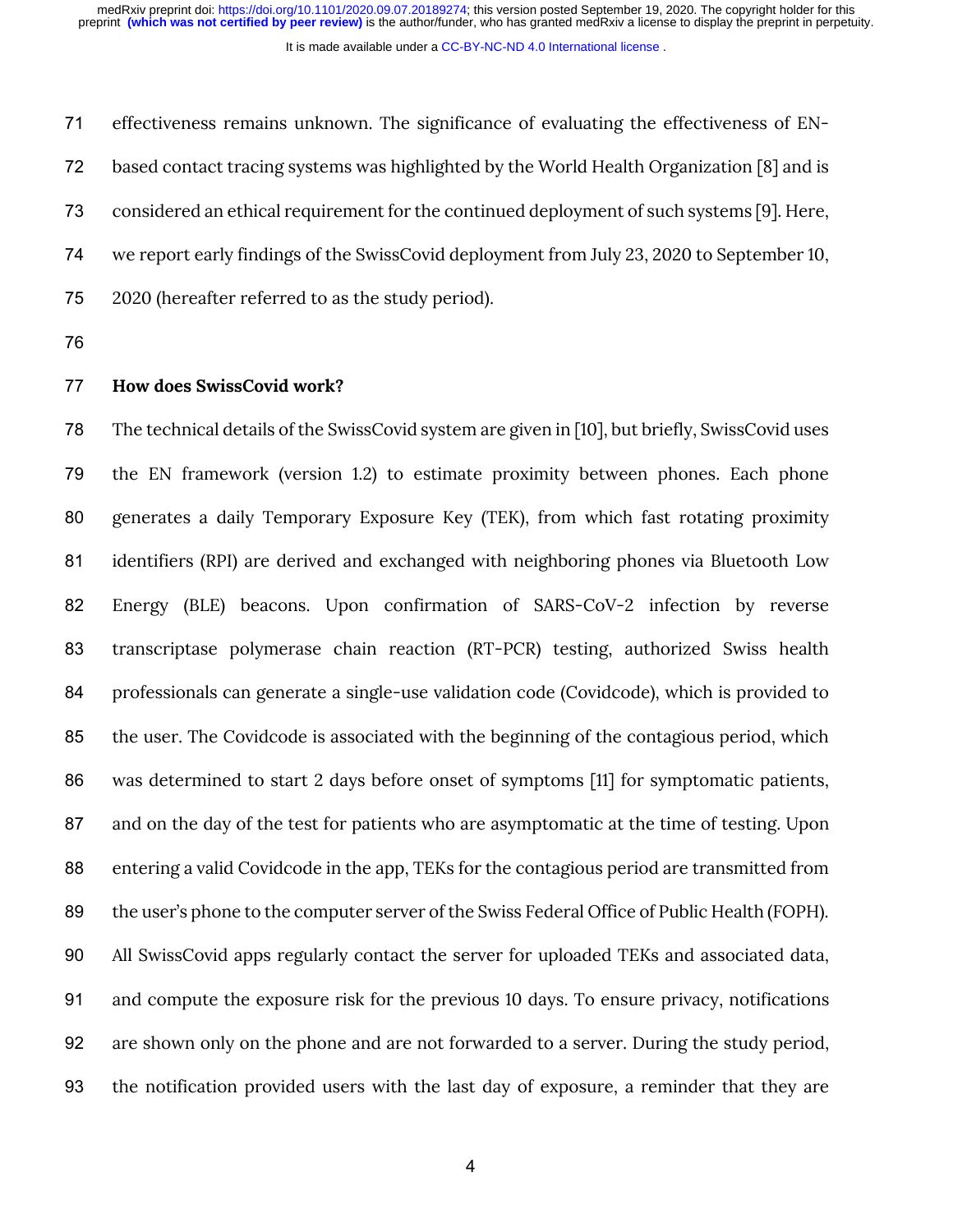It is made available under a [CC-BY-NC-ND 4.0 International license](http://creativecommons.org/licenses/by-nc-nd/4.0/) .

 entitled to a free RT-PCR test, and directed them to a SwissCovid-specific hotline (number only shown upon notification).

 The BLE beacons, used by SwissCovid to estimate whether two devices have been in close proximity to each other for a period of time, are radio signals, which attenuate with distance. The EN framework application programming interface (API) estimates the amount of time a device has been close enough to other devices of infected individuals, based on three different attenuation intervals. To identify attenuation levels that would best estimate proximity below 1.5 meters, attenuation levels for different controlled and real- life scenarios produced by different devices at different distances and orientation were measured, and subsequently corrected using the per-device calibration values provided by the EN framework. Per-device calibration values take into account varying antenna and chip characteristics that influence sending and receiving powers. These results informed the parameterization of the EN framework so that SwissCovid users are notified if they spent at least 15 minutes in close proximity (1.5 meters) to RT-PCR-confirmed cases.

# **Evaluation of privacy-preserving EN-based digital contact tracing**

 Digital contract tracing is a new method, and it is therefore crucial to rapidly evaluate and continuously monitor its effectiveness in the field. Digital contact tracing apps aim to prevent secondary transmissions by warning exposed contacts as early as possible [7]. To 114 be an effective intervention, several technical, behavioral and procedural conditions must be met [12] (Figure 1). The app must be used by both the infected index case and exposed contacts (Figure 1, row 1), the index case must enter the Covidcode following a positive RT-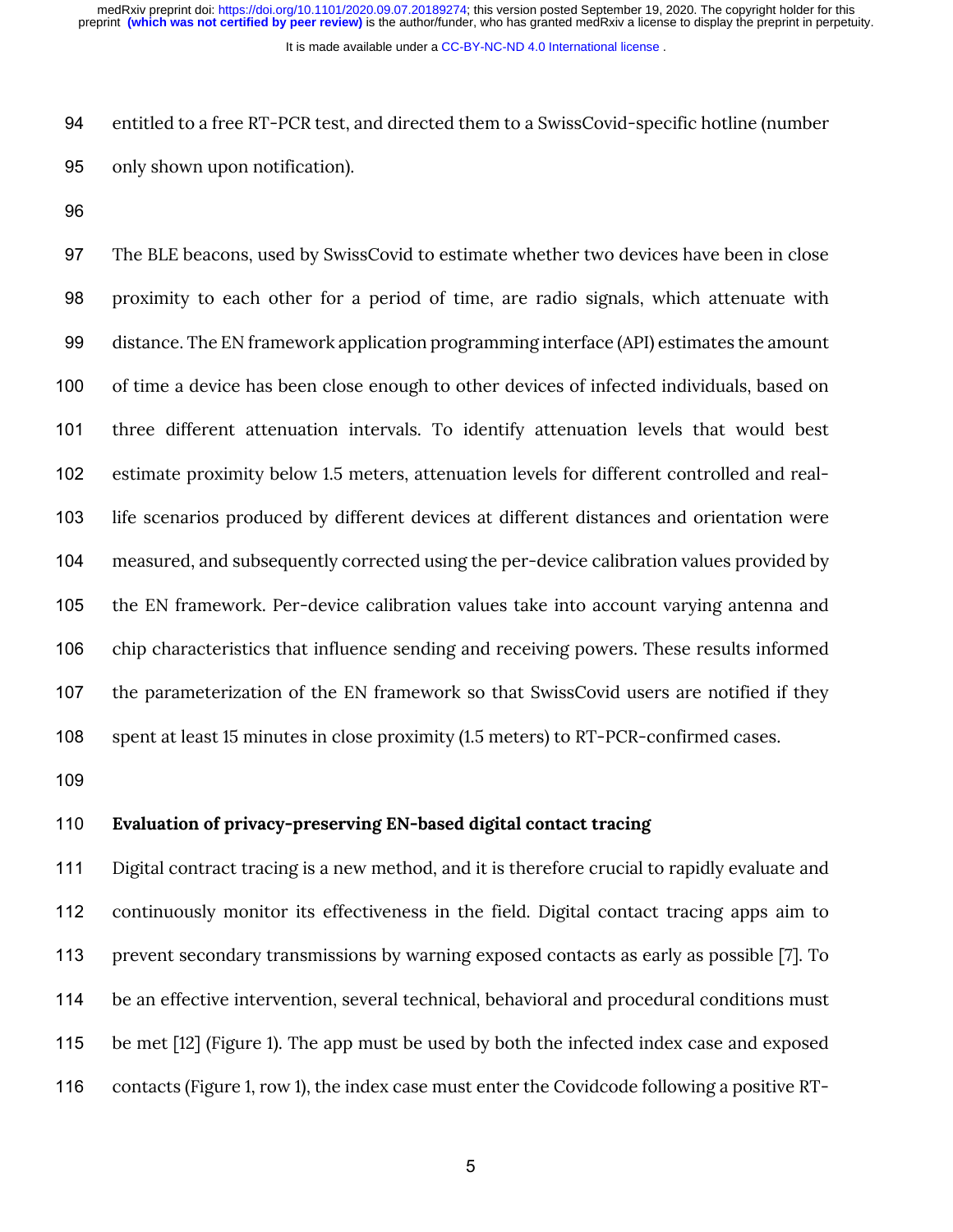It is made available under a [CC-BY-NC-ND 4.0 International license](http://creativecommons.org/licenses/by-nc-nd/4.0/) .

 PCR test (row 2), the exposed contacts must receive notifications (row 3), and the exposed contacts must respond to the warning in a timely fashion to prevent further transmission (rows 4 and 5). These conditions cannot be assessed directly via the app, due to the voluntary and decentralized nature of the system. Alternative indicators and data sources have therefore been developed or commissioned. In Switzerland, the Federal Statistical Office (FSO) monitors downloads and active use of SwissCovid and publicly releases the relevant number on a daily basis [13,14]. The FOPH updated the clinical registration form for RT-PCR-confirmed cases before the beginning of the study period, and included the SwissCovid app as an option for the reason for the test. In addition, several ongoing research studies collect information about app usage and notifications received on a monthly basis, e.g. Corona Immunitas [15], a nationwide Sars-CoV-2 seroprevalence study with digital follow-up surveys [16], and the COVID-19 Social Monitor (https://csm.netlify.app), a regular, longitudinal online-survey on social, economic, and behavioral aspects related to COVID-19, drawn from a representative panel for Switzerland. Furthermore, an ongoing cohort study embedded in contact tracing in the canton of Zurich [17], which enrolls RT-PCR-confirmed cases and their close contacts, investigates circumstances of transmissions and risk exposures to SARS-CoV-2, and collects data about use of the app.

#### **Downloads and active use of the SwissCovid app**

 To measure the number of app downloads and active apps, reliable monitoring is already in place (Figure 1, Box 1). By September 10, 2020, the SwissCovid app has been downloaded 2.36 million times, and the number of active apps per day has been estimated at 1.62 million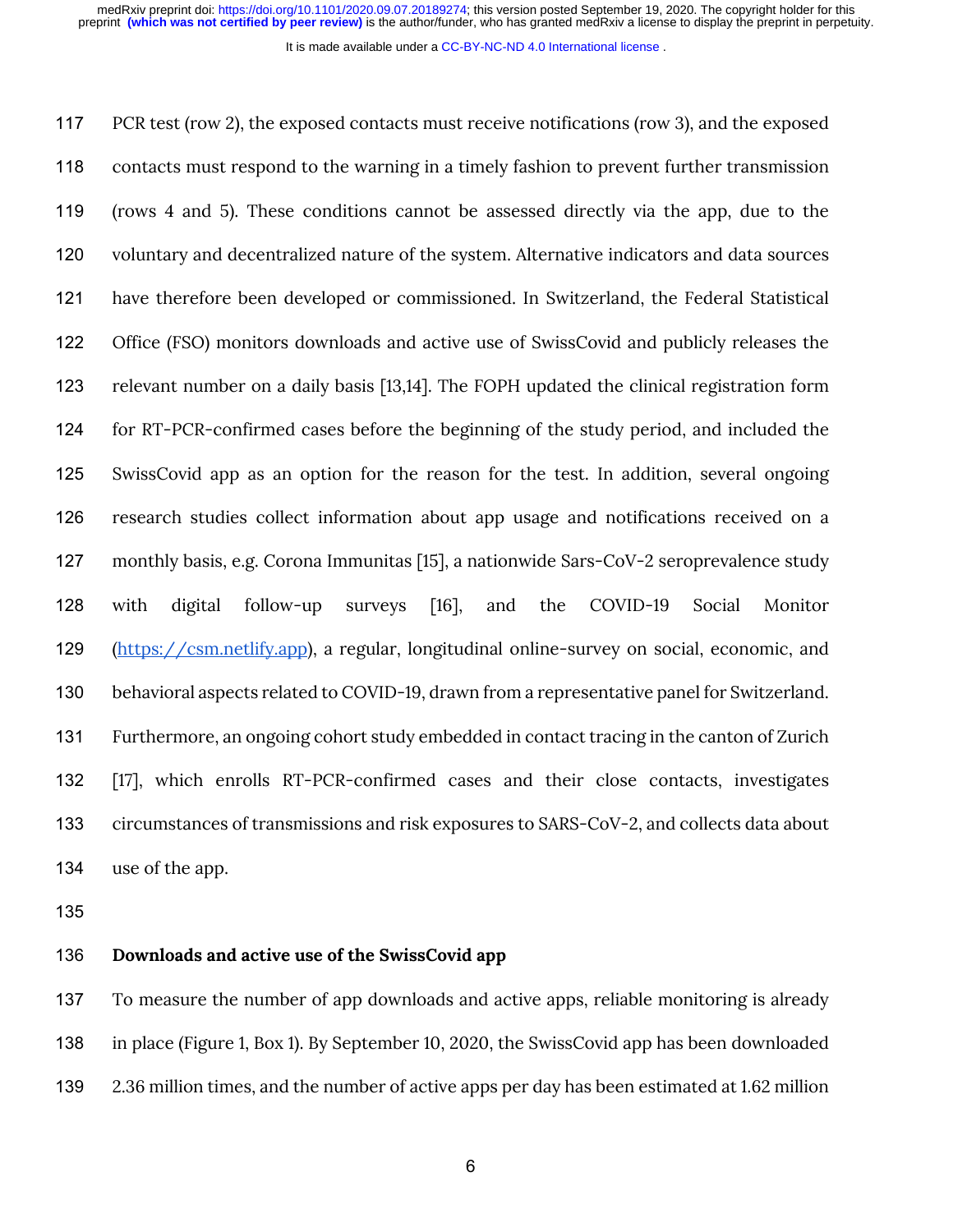It is made available under a [CC-BY-NC-ND 4.0 International license](http://creativecommons.org/licenses/by-nc-nd/4.0/) .

 (Figure 2A). The number of active users corresponds to 18.9% of the Swiss population (8.6 million).

 During the study period, the FOPH reported 12,456 confirmed SARS-CoV-2 cases. During the same time period, the FOPH issued 2,447 (19.6% of confirmed cases) Covidcodes and 1,645 (13.2% of confirmed cases, 67.2% of issued Covidcodes) of these Covidcodes were entered in the app by the users (Figure 1, Box 2; Figure 2B). While the decentralized nature makes it impossible to know how many notifications were subsequently generated, the entered Covidcodes triggered 1,695 phone calls to the SwissCovid hotline, thus providing evidence for actions undertaken by notified contacts (Figure 1, Box 3; Figure 2B).

 The Zurich SARS-CoV-2 Cohort is a longitudinal study embedded in contact tracing in of the canton of Zurich with continuous enrollment of RT-PCR-positive index cases and exposed contacts. Recruitment started on Aug. 7, and until Sept. 11, there were 235 index cases (median age 34 years, 51% males), and 185 (median age 33 years, 53% males) exposed contacts enrolled. Of the 235 index cases, 148 (63%) used the app. Of those 148 app users, 134 (91%) received, and 127 (86%) uploaded the Covidcode. Four cases did not upload the Covidcode because they had already informed their contacts when they received the code. Three cases reported to have gotten tested because of a SwissCovid alert. Of the 185 exposed contacts, 132 (71%) used the app. Of those 132 app users, 46 (35%) received the SwissCovid warning related to the exposure that brought them into contact with the cantonal authorities.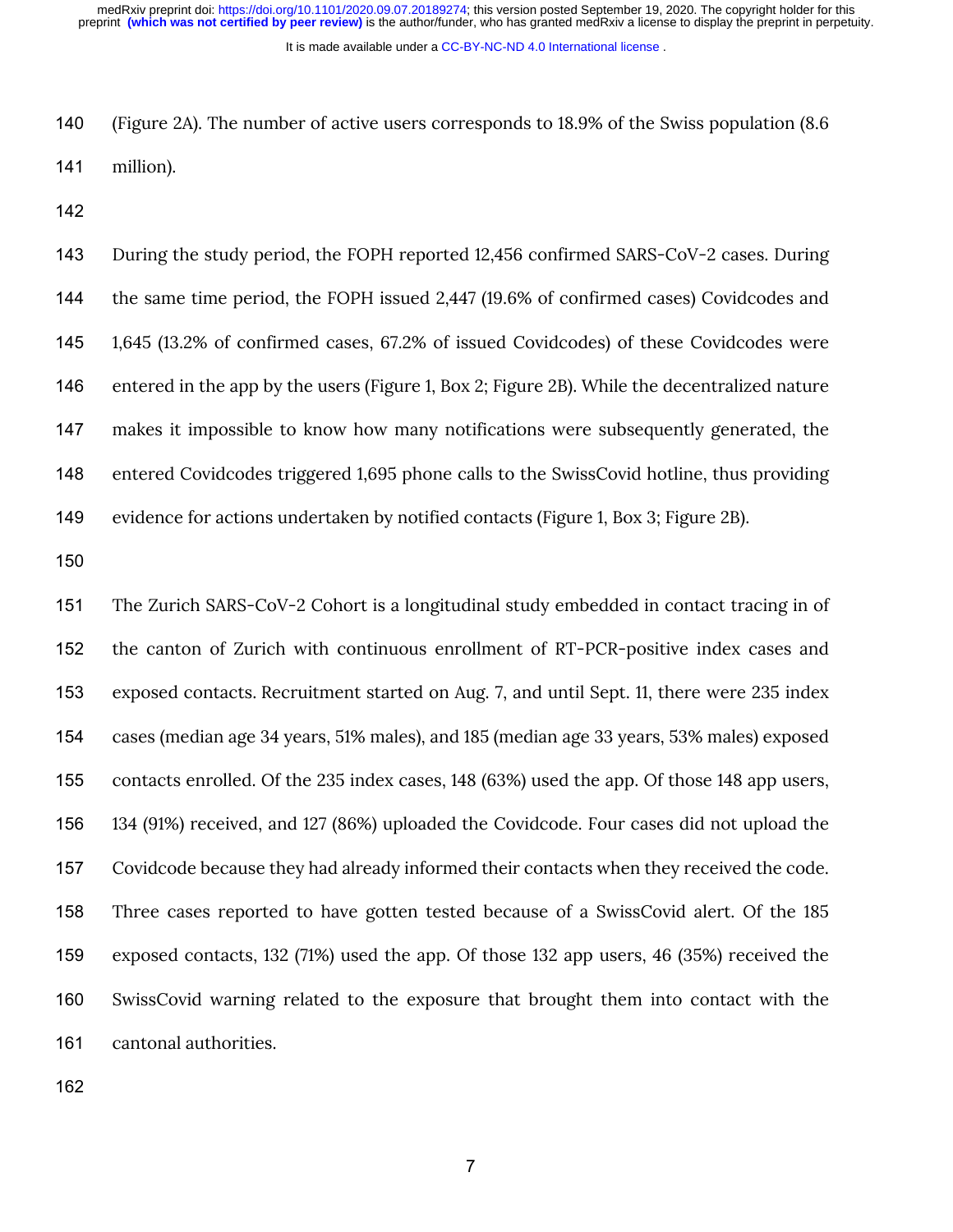It is made available under a [CC-BY-NC-ND 4.0 International license](http://creativecommons.org/licenses/by-nc-nd/4.0/) .

#### **Evidence for app users responding to notifications**

 Routine public health surveillance data suggest that notified contacts seek SARS-CoV-2 testing (Figure 1, Box 4). Information on reason for RT-PCR testing has been collected during the study period and was available for 7,842 (63%) of the 12,456 confirmed cases. Among these, 6,380 reported symptoms compatible with COVID-19, 487 reported outbreak investigation, and 41 reported the SwissCovid app as the reason for the test (Figure 1, Box 5). As the information on the reason for the test was only complete for 63% of confirmed cases, the total number of cases that were tested because of the notification by the app is likely higher. To estimate this number, we applied multiple imputation by chained equation [18], accounting for the effect of age and sex on the probability of missing information. This approach yielded a total of 65 cases (95% CI: 54-77) reporting the SwissCovid app as the reason for testing over the period considered. These cases displayed a slightly younger age distribution but a similar sex distribution compared to cases reporting another reason for testing (Figure 2C).

## **Effectiveness of the SwissCovid app**

 A key measure to quantify the effectiveness of contact tracing at identifying SARS-CoV-2 infections is the number of positive contacts per index case. This number depends on several factors, such as the number of contacts traced per index case and the overall dynamics of the epidemic. Two large studies of classic contact tracing for SARS-CoV-2 found 23 secondary cases in contacts of 100 index cases (0.23, 95% CI: 0.15-0.32) in Taiwan [19] and 2,169 positive cases in contacts of 5,706 index cases (0.38, 95% CI: 0.37-0.39) in South Korea [20]. To compare the effectiveness of the SwissCovid app to these classic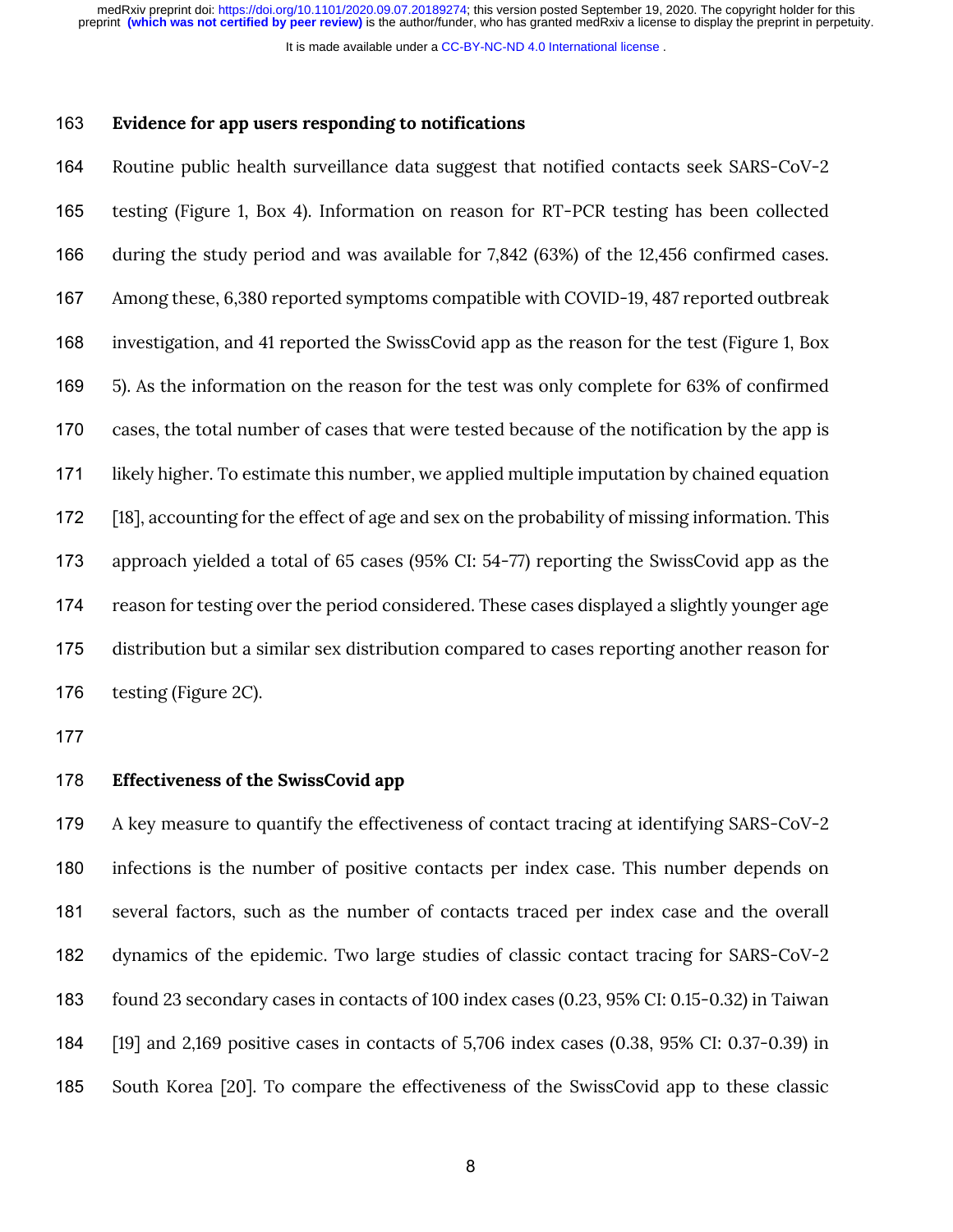It is made available under a [CC-BY-NC-ND 4.0 International license](http://creativecommons.org/licenses/by-nc-nd/4.0/) .

 contact tracing studies, we estimated the number of notified positive contacts using the 187 app per index case who entered a Covidcode using the formula  $\varepsilon = n/(c\mu)$ , where n=65 (95%) CI: 54-77) is the imputed total number of confirmed cases that reported the SwissCovid app 189 as the reason for the test, c=1,645 is the number of entered Covidcodes, and  $\mu$ =16.7% is the proportion of the Swiss population that are active users of the app, weighted by the number 191 of confirmed cases per day. Hence, the term cu corresponds to the number of index cases entering Covidcodes scaled by the probability that their contacts use the SwissCovid app 193 assuming a homogeneous distribution of the app coverage. We obtained  $\varepsilon$ =0.24 (95% CI: 0.20-0.27), which is in a similar range to the numbers from the classic contact tracing studies.

 Several factors could affect the estimated effectiveness of the SwissCovid app. Due to clustering of app users, the calculated ε could represent an upper estimate as the uptake of the SwissCovid app in contacts of app users might be higher than the average uptake in 200 the Swiss population. Assuming  $\mu$ =71%, which is the uptake of the app in contacts of RT-201 PCR-confirmed cases from the Zurich SARS-CoV-2 Cohort, we obtained  $ε=0.06$  (95% CI: 0.05-0.06) as a lower estimate which would still represent a respectable effectiveness of the app at identifying SARS-CoV-2 infections in contacts of index cases. However, a number of factors can also contribute to an underestimate of ε. First, confirmed cases might only report the presence of symptoms as the reason for the test even though they were notified by the app. Second, due to the decentralized and voluntary nature of SwissCovid, there may have been more notified contacts that got infected and self-isolated following the notification, but did not get tested, and are thus missing from the analysis.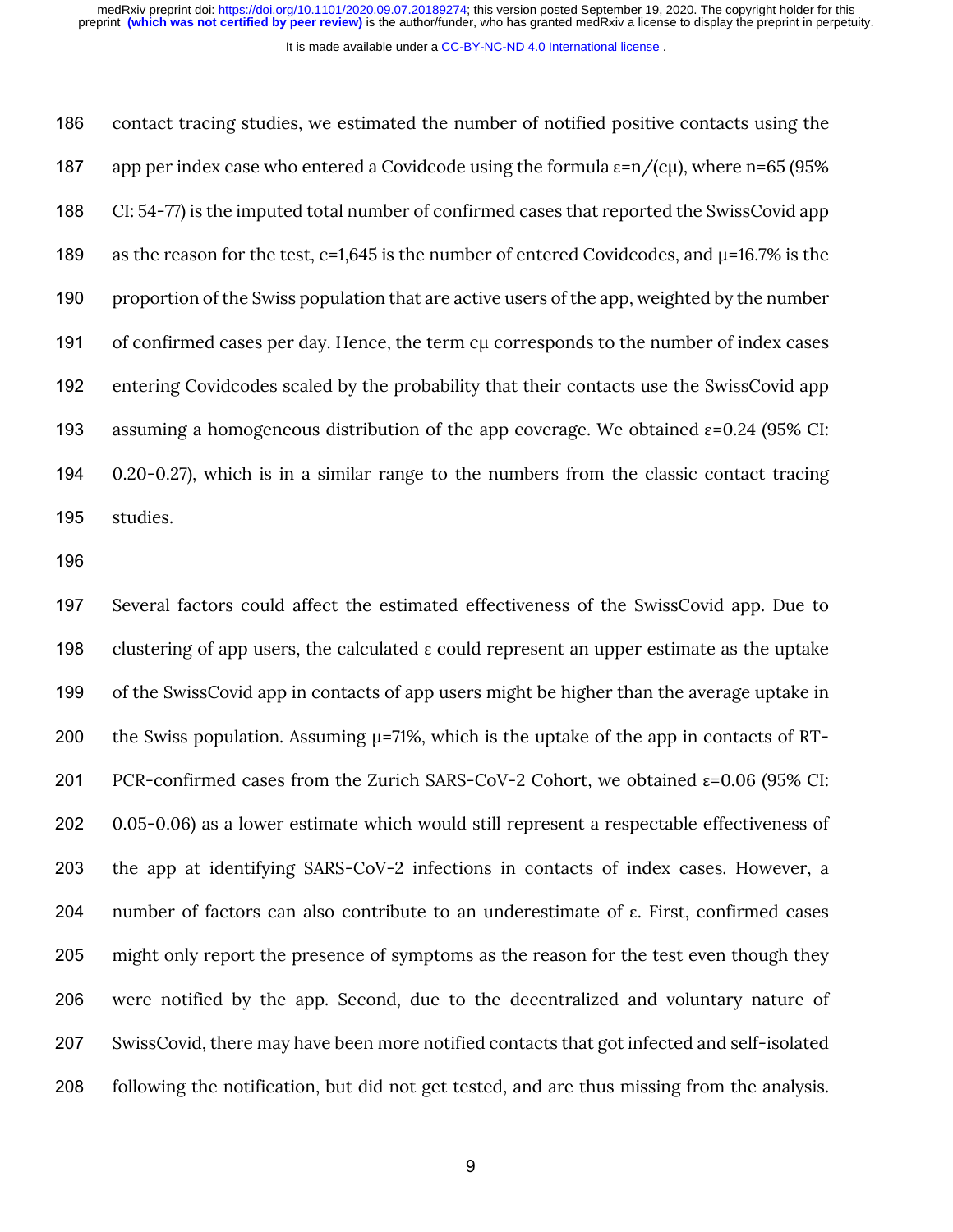It is made available under a [CC-BY-NC-ND 4.0 International license](http://creativecommons.org/licenses/by-nc-nd/4.0/) .

 Third, reported numbers of RT-PCR-confirmed cases using the app for the study period might be slightly higher in reality due to time delays in reporting.

 Reliable, continuous monitoring of app effectiveness indicators is still being improved. Also, citizen reports on social media (e.g. Twitter) have suggested multi-day delays in receiving Covidcodes following positive test results in some instances. Along the same lines, during the study period, only about two thirds of issued Covidcodes have been entered and triggered notifications (Figure 2B). Efforts to streamline procedures and app user interactions with local health authorities - i.e. a direct referral of notified hotline callers to the responsible local authorities - are underway. Our findings illustrate that digital contact tracing can be effective even with low uptake, as suggested by mathematical modeling [21]. Because app coverage affects both the number of index cases and their contacts, the total number of SARS-CoV-2 infections that could be identified through digital contact tracing scales with the square of the coverage and could substantially increase with higher uptake (Figure 2D).

 In conclusion, based on the data collected during the initial deployment of the SwissCovid app, we argue that voluntary digital contact tracing can show similar effectiveness at identifying infected partners of index cases as classic contact tracing, provided that both 228 the index case and the exposed contacts use the app. As the effectiveness of digital contact tracing crucially depends on a strong embedding into an efficient testing and contact tracing infrastructure on the ground, apps like SwissCovid represent a helpful complementary tool for controlling the spread of SARS-CoV-2. The strength of evidence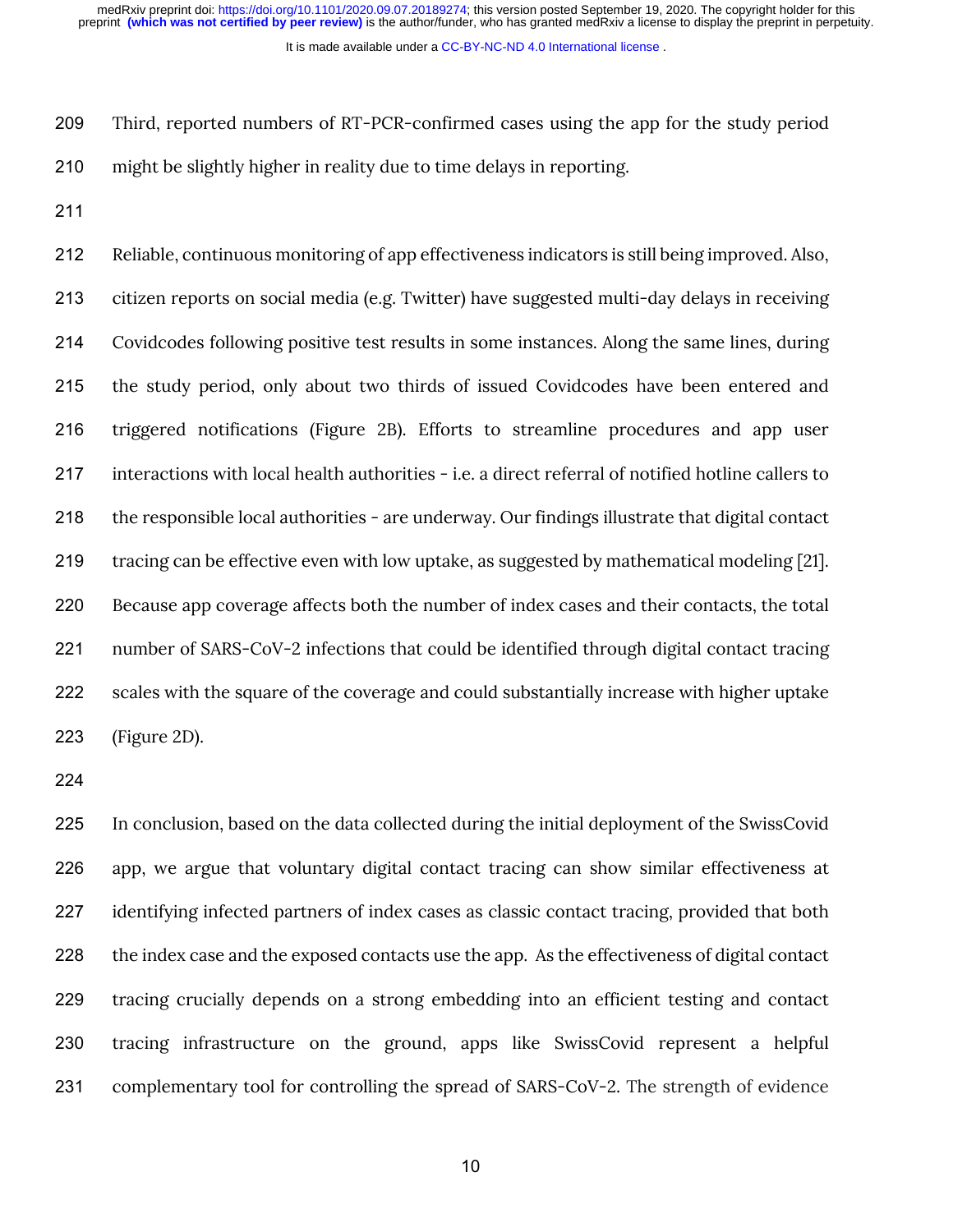It is made available under a [CC-BY-NC-ND 4.0 International license](http://creativecommons.org/licenses/by-nc-nd/4.0/) .

 for app effectiveness as summarized in Figure 1 illustrates that most indicators have reached at least a "proof-of-principle" stage. That is, the outcome of interest was observed independently in two data sources in all important key indicators. There is, however, still room for improvement. Upcoming improvements in the EN API by Apple and Google will increase the precision in determining risk, and reduce delay in communicating it to users. International interoperability exchanges, planned for October 2020, will increase the effectiveness of the app, in particular in the countries bordering Switzerland. Speed is essential to the effectiveness of TTIQ strategies [4,5]. Reducing the time to quarantine for contacts, as a result of digital contact tracing, should provide an additional, important benefit to COVID-19 mitigation efforts.

#### **Acknowledgement**

 The authors would like to acknowledge the Swiss Federal Office of Public Health, the Federal Statistical Office, and the Federal Office of Information Technology, Systems and Telecommunication for their collaborative contributions which were essential for the development, deployment, and assessment of SwissCovid. We thank the epidemiology unit at the Federal Office of Public Health for the contributions in providing data and commenting on the results and conclusions. We would also like to thank the Cantonal Health Directorate Zurich for their support and collaboration in the conduct of the Zurich SARS-CoV-2 Cohort, as well as the Swiss School of Public Health and the Corona Immunitas program for contributing to the study with their structure and services.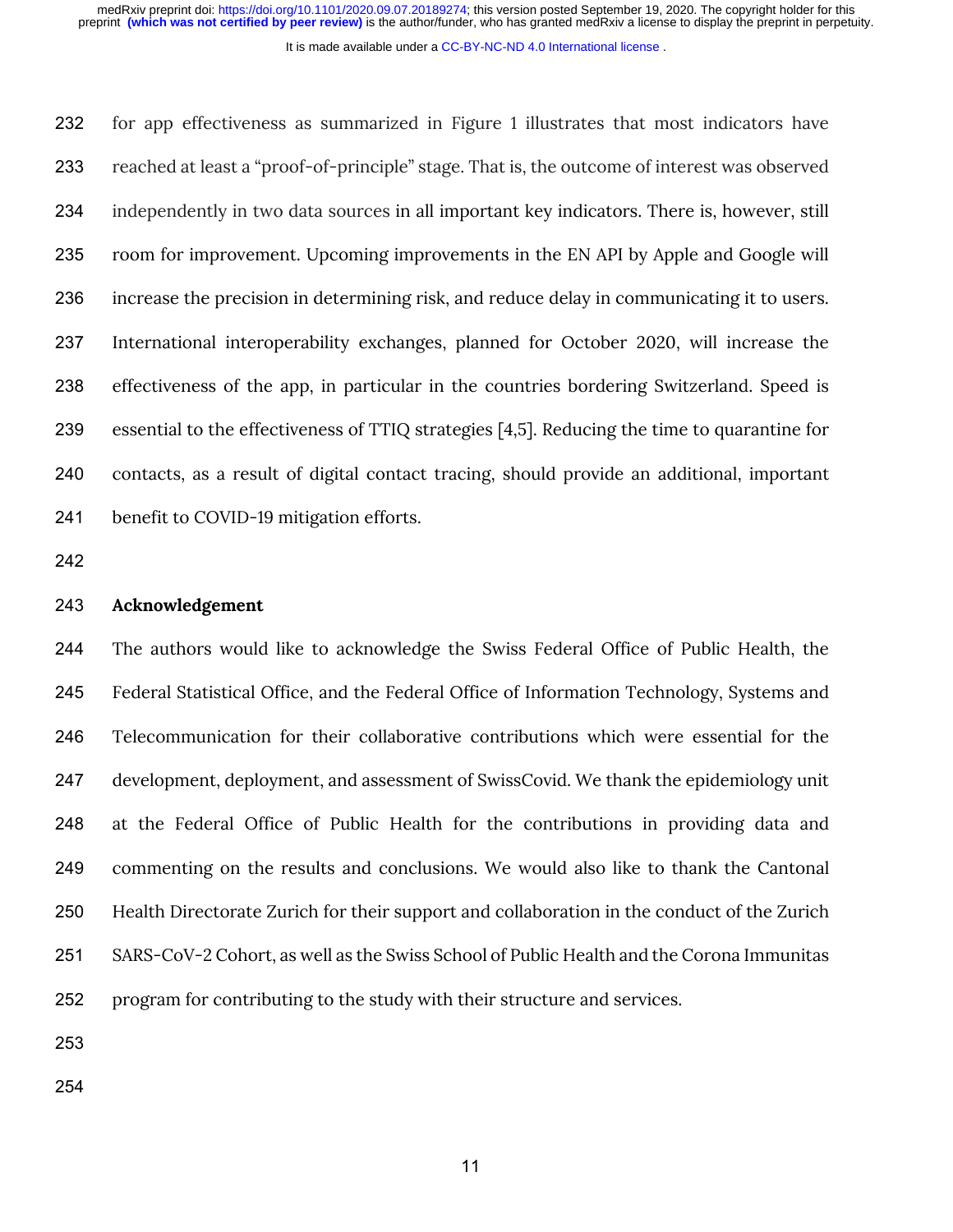It is made available under a [CC-BY-NC-ND 4.0 International license](http://creativecommons.org/licenses/by-nc-nd/4.0/) .

#### **Funding**

 MS received funding from the European Union's Horizon 2020 research and innovation programme - project "Versatile emerging infectious disease observatory - forecasting, nowcasting and tracking in a changing world (VEO)" (No. 874735). CA received funding from the European Union's Horizon 2020 research and innovation programme - project EpiPose (No 101003688) and the Swiss National Science Foundation (grant 196046). NL received funding from the European Union's Horizon 2020 research and innovation programme - project EpiPose (No 101003688) and the Swiss National Science Foundation (grant 176233). TB, DM and VvW received funding from the Cantonal Health Directorate Zurich, the Federal Office of Public Health, the University of Zurich Foundation Pandemic Fund and the Fondation Les Mûrons for the Zurich SARS-CoV-2 Cohort. EPFL is receiving base funding for both research and development of SwissCovid from the Fondation Botnar.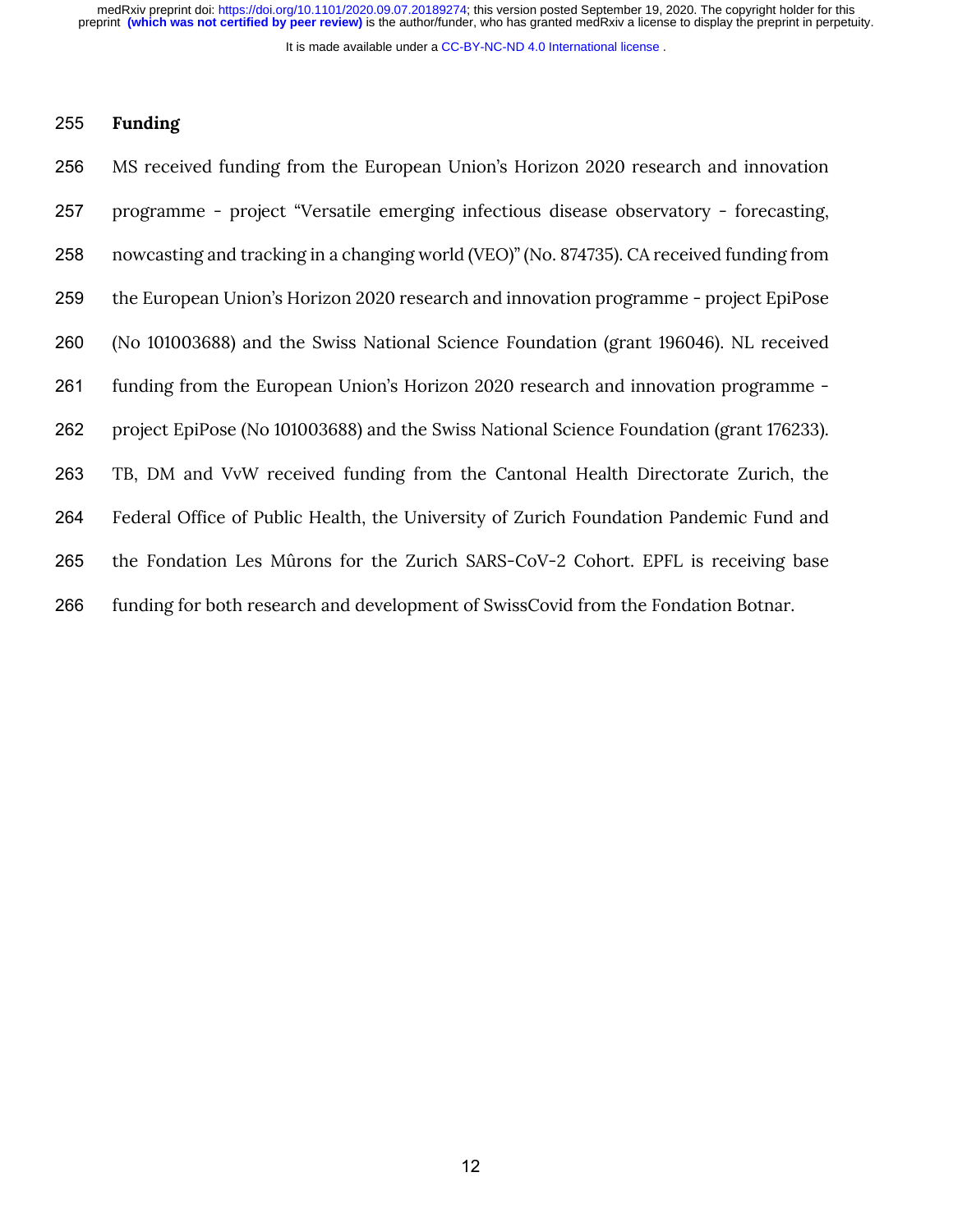It is made available under a CC-BY-NC-ND 4.0 International license.

### **FIGURES**

|                                                                                 | <b>Early signal</b><br>(observed in single)<br>data source) | <b>Proof of principle</b><br>(observed in two<br>independent<br>data sources) | Reliable, valid<br>quantification<br>(regular monitoring<br>in place)     | <b>Target reached</b><br>(targets clearly<br>defined and met by<br>indicators) |
|---------------------------------------------------------------------------------|-------------------------------------------------------------|-------------------------------------------------------------------------------|---------------------------------------------------------------------------|--------------------------------------------------------------------------------|
| 1) Apps are downloaded and<br>active                                            |                                                             |                                                                               | <b>Box 1: Regular monitoring</b><br>through Federal Statistical<br>Office |                                                                                |
| 2) Covidcodes are issued<br>upon PCR-positive test and<br>entered               |                                                             |                                                                               | <b>Box 2: Regular monitoring</b><br>through Federal Statistical<br>Office |                                                                                |
| 3) Notifications are received<br>by exposed persons                             |                                                             | <b>Box 3: Reports from two</b><br>independent population<br><b>SUIVEVS</b>    |                                                                           |                                                                                |
| 4) Notifications lead to actions<br>in exposed persons (testing,<br>quarantine) |                                                             |                                                                               |                                                                           |                                                                                |
| 5) Actions lead to prevention<br>of secondary transmission                      |                                                             | <b>Box 5: Mandatory</b><br>reporting upon PCR+ test;<br>contact tracing study |                                                                           |                                                                                |

Accumulation of evidence

**Figure 1: Quality of evidence for SwissCovid app effectiveness**. Row labels: Necessary

technical, procedural and behavioral conditions for digital contact tracing to be effective.

Columns: Milestones in evidence accumulation. Green boxes indicate available data

sources for evidence assessments; quantitative information related to green boxes are

provided in the main text.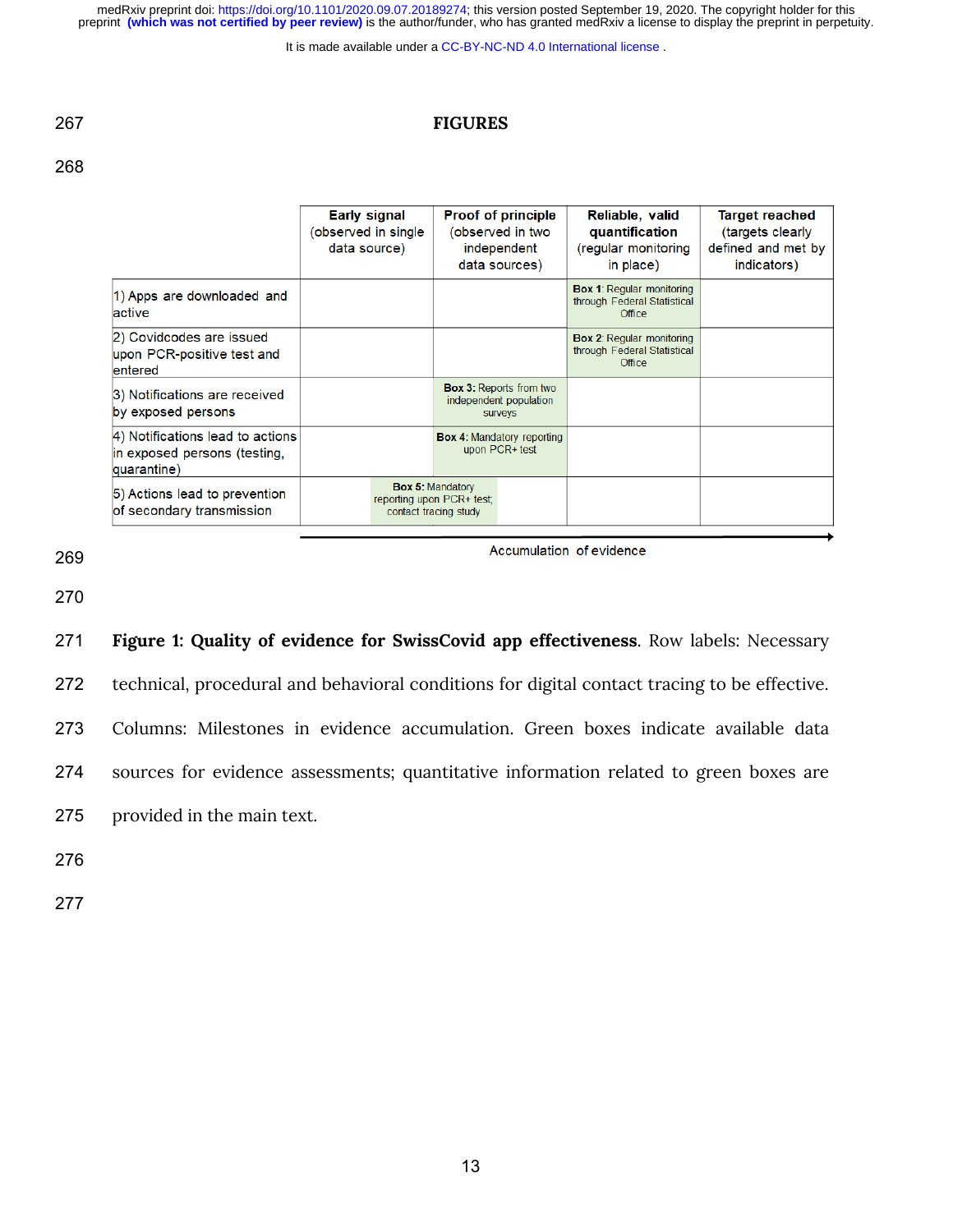It is made available under a CC-BY-NC-ND 4.0 International license.



 **Figure 2: SwissCovid app measures.** (A) Total number of downloaded apps and daily number of active apps. (B) Daily numbers of confirmed SARS-CoV-2 cases, generated Covidcodes, entered Covidcodes and hotline calls. (C) Age distribution of cases stratified by the reason for RT-PCR test (either SwissCovid app or other reason). (D) Expected number of RT-PCR-confirmed cases that were tested because of a notification by the app as a function of hypothetical app coverage during the study period. Error bars and the blue shaded area correspond to 95% confidence intervals.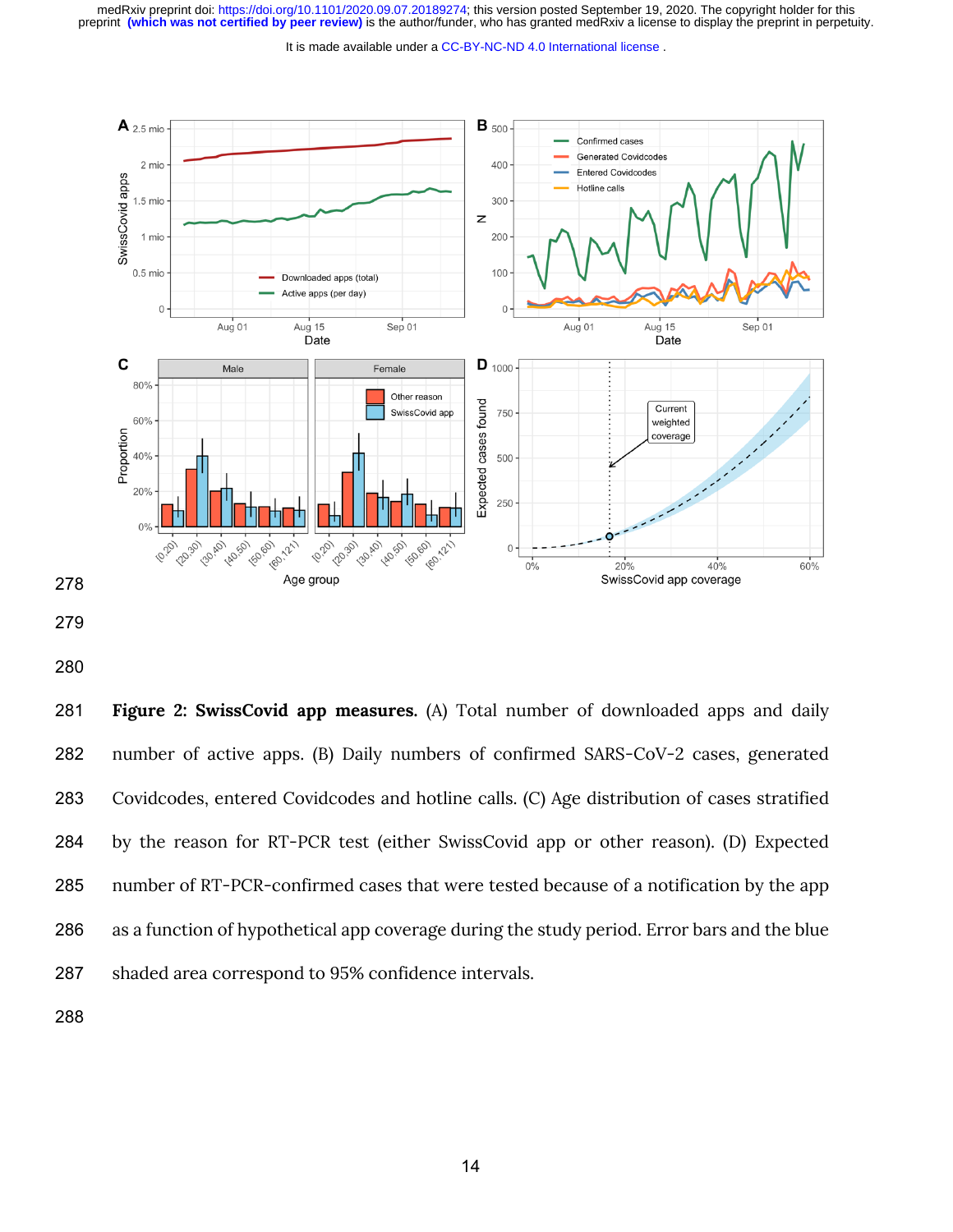It is made available under a [CC-BY-NC-ND 4.0 International license](http://creativecommons.org/licenses/by-nc-nd/4.0/) .

#### **REFERENCES**

- 1. World Health Organization. Coronavirus disease (COVID-19) Weekly Epidemiological Update.
- 292 [cited 4 Sep 2020]. Available: https://www.who.int/docs/default-
- source/coronaviruse/situation-reports/20200831-weekly-epi-update-3.pdf?sfvrsn=d7032a2a\_4

- 2. Salathé M, Althaus CL, Neher R, Stringhini S, Hodcroft E, Fellay J, et al. COVID-19 epidemic in
- Switzerland: on the importance of testing, contact tracing and isolation. Swiss Medical Weekly.
- 2020. doi:https://doi.org/10.4414/smw.2020.20225

- 3. Aleta A, Martin-Corral D, Piontti AP y, Ajelli M, Litvinova M, Chinazzi M, et al. Modeling the
- impact of social distancing, testing, contact tracing and household quarantine on second-wave

scenarios of the COVID-19 epidemic. Medrxiv. 2020; 2020.05.06.20092841.

doi:10.1101/2020.05.06.20092841

4. Kucharski AJ, Klepac P, Conlan AJK, Kissler SM, Tang ML, Fry H, et al. Effectiveness of isolation,

testing, contact tracing, and physical distancing on reducing transmission of SARS-CoV-2 in

different settings: a mathematical modelling study. Lancet Infect Dis. 2020. doi:10.1016/s1473-

3099(20)30457-6

5. Ferretti L, Wymant C, Kendall M, Zhao L, Nurtay A, Abeler-Dörner L, et al. Quantifying SARS-

CoV-2 transmission suggests epidemic control with digital contact tracing. Science. 2020;368:

eabb6936. doi:10.1126/science.abb6936

6. Troncoso C, Payer M, Hubaux J-P, Salathé M, Larus J, Bugnion E, et al. Decentralized Privacy-

Preserving Proximity Tracing. arxiv. 2020. Available: https://arxiv.org/abs/2005.12273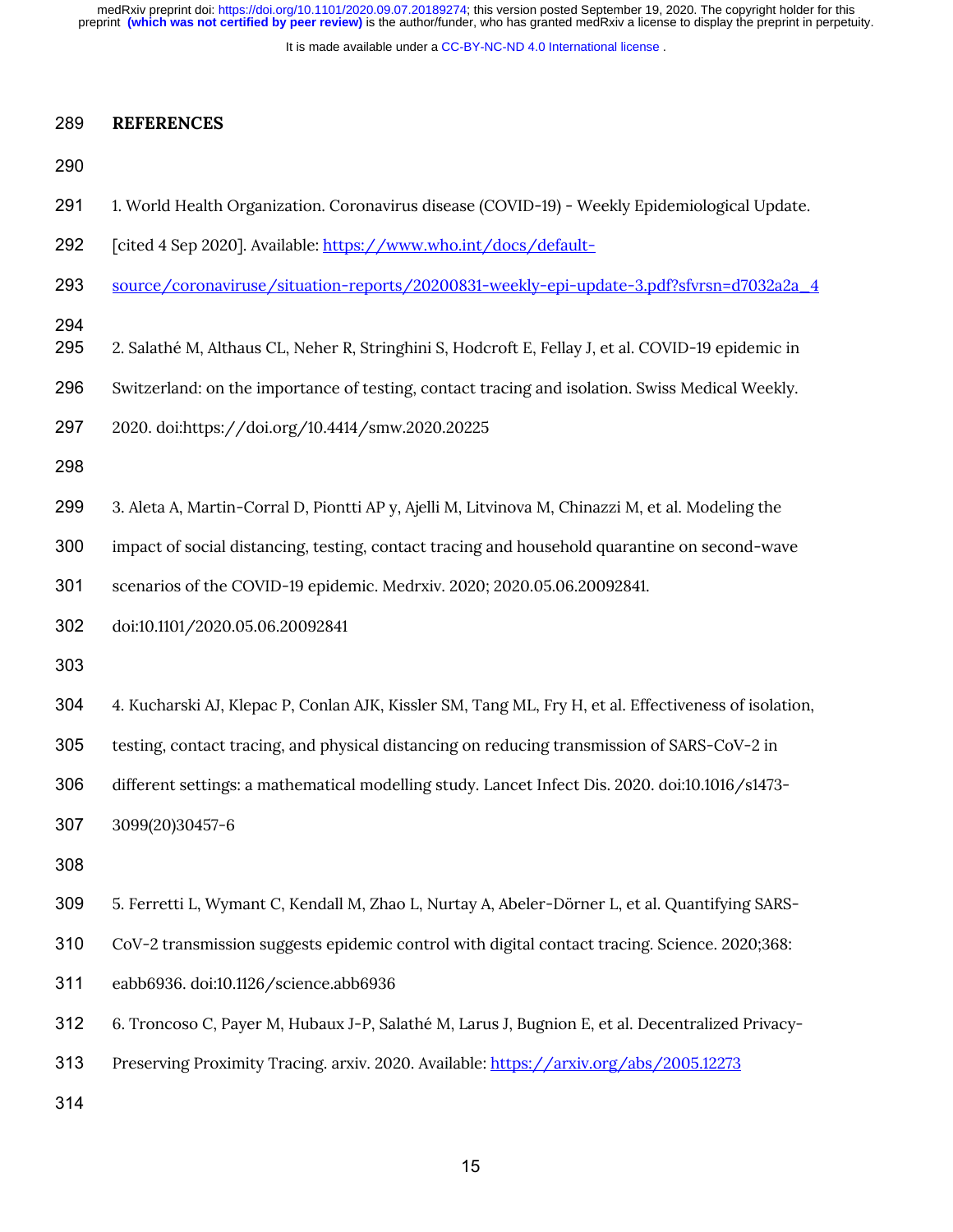It is made available under a [CC-BY-NC-ND 4.0 International license](http://creativecommons.org/licenses/by-nc-nd/4.0/) .

- 7. Wyl V von, Bonhoeffer S, Bugnion E, Salathé M, Stadler T, Troncoso C, et al. A research agenda
- 316 for digital proximity tracing apps. Swiss Medical Weekly. 2020.
- doi:https://doi.org/10.4414/smw.2020.20324
- 
- 8. World Health Organization. Ethical considerations to guide the use of digital proximity tracking
- technologies for COVID-19 contact tracing. [cited 4 Sep 2020]. Available:
- 321 https://www.who.int/publications/i/item/WHO-2019-nCoV-Ethics\_Contact\_tracing\_apps-
- 2020.1
- 
- 9. Gasser U, Ienca M, Scheibner J, Sleigh J, Vayena E. Digital tools against COVID-19: taxonomy,
- ethical challenges, and navigation aid. Lancet Digital Heal. 2020;2: e425–e434. doi:10.1016/s2589-

7500(20)30137-0

- 
- 10. Telecommunication SFO of ITS and. SwissCovid Exposure Score Calculation. [cited 4 Sep 2020].
- Available: https://github.com/admin-ch/PT-System-Documents/blob/master/SwissCovid-
- ExposureScore.pdf
- 
- 11. World Health Organization. Contact tracing in the context of COVID-19. [cited 4 Sep 2020].
- 333 Available: https://www.who.int/publications/i/item/contact-tracing-in-the-context-of-covid-
- 334 19
- 
- 12. Wyl V von, Hoeglinger M, Sieber C, Kaufmann M, Moser A, Serra-Burriel M, et al. Are COVID-19
- proximity tracing apps working under real-world conditions? Indicator development and
- assessment of drivers for app (non-)use. medRxiv. 2020. doi:10.1101/2020.08.29.20184382
-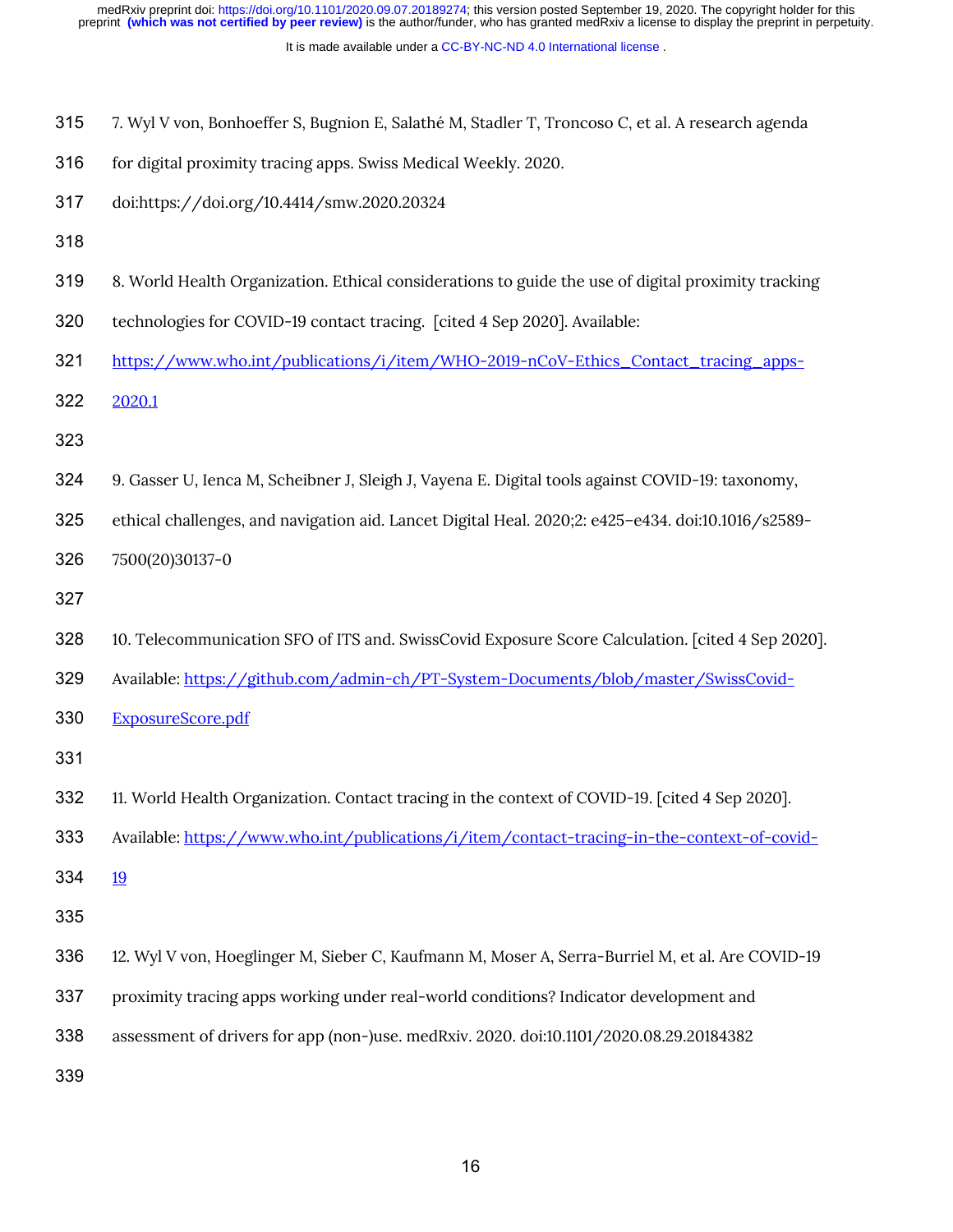It is made available under a [CC-BY-NC-ND 4.0 International license](http://creativecommons.org/licenses/by-nc-nd/4.0/) .

- 13. Swiss Federal Office of Statistics. Calculation methods for estimating the number of active
- SwissCovid apps. [cited 4 Sep 2020]. Available:
- https://www.experimental.bfs.admin.ch/bfsstatic/dam/assets/13667538/master
- 
- 14. Swiss Federal Office of Statistics. SwissCovid App Monitoring. [cited 4 Sep 2020]. Available:
- https://www.experimental.bfs.admin.ch/expstat/en/home/innovative-methods/swisscovid-
- app-monitoring.html
- 
- 15. Corona Immunitas. [cited 4 Sep 2020]. Available: https://www.corona-immunitas.ch/program
- 16. Stringhini S, Wisniak A, Piumatti G, Azman AS, Lauer SA, Baysson H, et al. Seroprevalence of
- anti-SARS-CoV-2 IgG antibodies in Geneva, Switzerland (SEROCoV-POP): a population-based

study. Lancet. 2020;396: 313–319. doi:10.1016/s0140-6736(20)31304-0

- 
- 17. Zurich Coronavirus Cohort: an observational study to determine long-term clinical outcomes

and immune responses after coronavirus infection (COVID-19), assess the influence of virus

genetics, and examine the spread of the coronavirus in the population of the Canton of Zurich,

- Switzerland. [cited 4 Sep 2020]. Available: http://www.isrctn.com/ISRCTN14990068
- 

18. White IR, Royston P, Wood AM. Multiple imputation using chained equations: Issues and

guidance for practice. Stat Med. 2011;30: 377–399. doi:10.1002/sim.4067

- 19. Cheng H-Y, Jian S-W, Liu D-P, Ng T-C, Huang W-T, Lin H-H, et al. Contact Tracing Assessment
- of COVID-19 Transmission Dynamics in Taiwan and Risk at Different Exposure Periods Before and
- After Symptom Onset. Jama Intern Med. 2020;180. doi:10.1001/jamainternmed.2020.2020